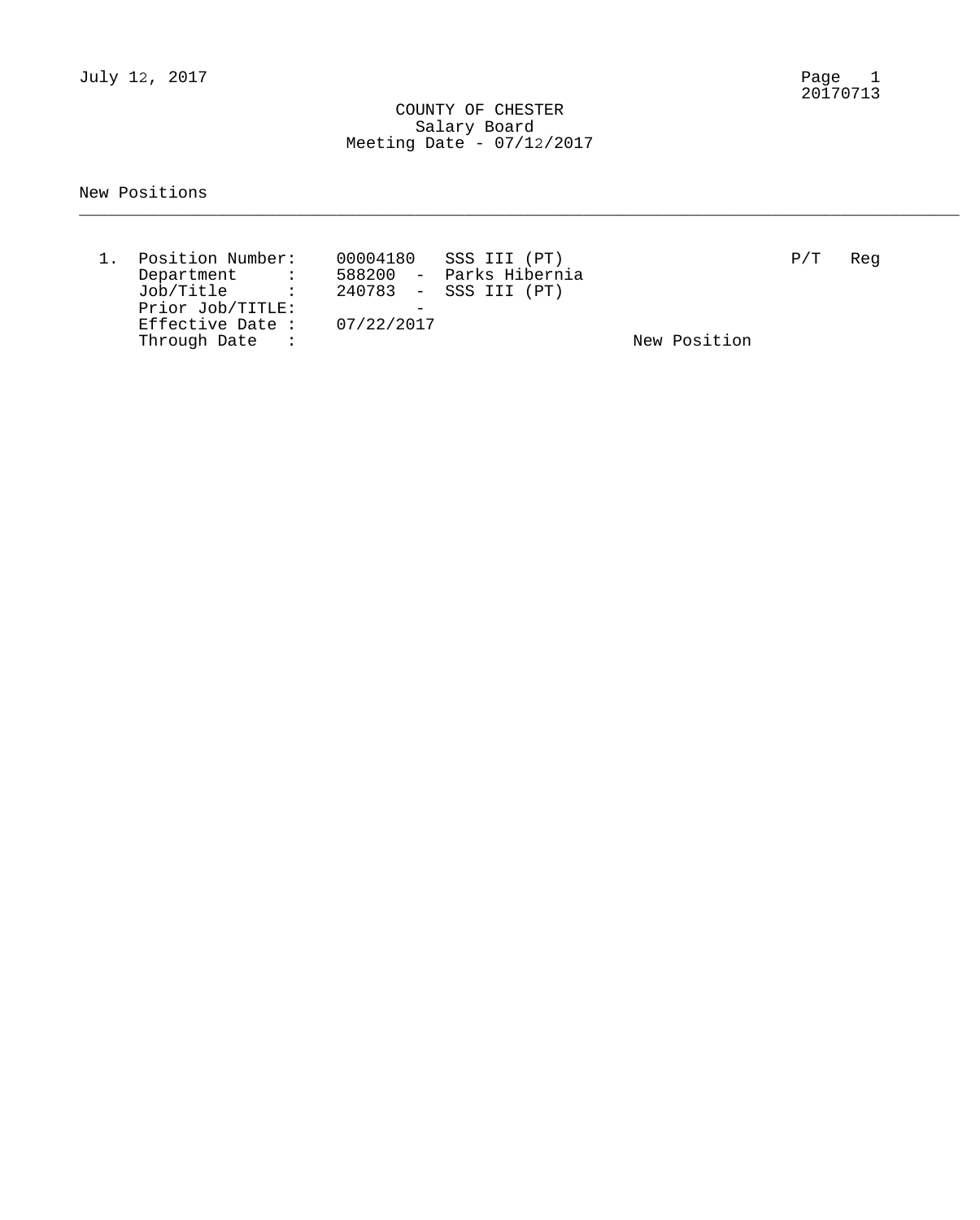### COUNTY OF CHESTER Salary Board Meeting Date - 07/12/2017

\_\_\_\_\_\_\_\_\_\_\_\_\_\_\_\_\_\_\_\_\_\_\_\_\_\_\_\_\_\_\_\_\_\_\_\_\_\_\_\_\_\_\_\_\_\_\_\_\_\_\_\_\_\_\_\_\_\_\_\_\_\_\_\_\_\_\_\_\_\_\_\_\_\_\_\_\_\_\_\_

# Position Change

| 2. | Position Number:<br>Department<br>JOB/TITLE<br>Prior Job/TITLE:<br>Effective Date :                    | 00001591<br>588500<br>240783<br>$\frac{1}{2}$<br>040780<br>$\sim$<br>07/22/2017                                      | SSS III (PT)<br>- Parks Springton Manor<br>SSS III (PT)<br>SSS IV                          | Full-Time to Part-Time | P/T | Reg |
|----|--------------------------------------------------------------------------------------------------------|----------------------------------------------------------------------------------------------------------------------|--------------------------------------------------------------------------------------------|------------------------|-----|-----|
| 3. | Position Number:<br>Department<br>JOB/TITLE<br>Prior Job/TITLE:<br>Effective Date :                    | 00000538<br>041120<br>$\frac{1}{2}$<br>$040510 -$<br>07/22/2017                                                      | SSS III<br>131000 - Prothonotary<br>SSS III<br>SSS V                                       | Job Re-Classification  | F/T | Reg |
| 4. | Position Number:<br>Department<br>JOB/TITLE<br>$\ddot{\cdot}$<br>Prior Job/TITLE:<br>Effective Date :  | 00000627<br>040590<br>$\overline{\phantom{0}}$<br>041150<br>07/22/2017                                               | D J Clerk II<br>124104 - Dist Court 15-1-04 WC W Market<br>D J Clerk II<br>- D J Clerk I   | Job Re-Classification  | F/T | Reg |
| 5. | Position Number:<br>Department<br>JOB/TITLE<br>$\sim$ $\sim$<br>Prior Job/TITLE:<br>Effective Date :   | 00000941<br>040590<br>041150<br>07/22/2017                                                                           | D J Clerk II<br>124201 - Dist Court15-2-01 Phoenixville<br>- D J Clerk II<br>- D J Clerk I | Job Re-Classification  | F/T | Reg |
| 6. | Position Number:<br>Department<br>JOB/TITLE<br>and a state<br>Prior Job/TITLE:<br>Effective Date :     | 00000956<br>040590<br>$\frac{1}{2}$ and $\frac{1}{2}$<br>07/22/2017                                                  | D J Clerk II<br>124305 - Dist Court 15-3-05 Oxford<br>D J Clerk II<br>041150 - D J Clerk I | Job Re-Classification  | F/T | Reg |
| 7. | Position Number:<br>Department<br>JOB/TITLE<br>Prior Job/TITLE:<br>Effective Date :                    | 00001533<br>588200<br>$\sim$ $-$<br>240783<br>$\frac{1}{2}$<br>801190<br>$\alpha \rightarrow \alpha$ .<br>07/22/2017 | SSS III (PT)<br>Parks Hibernia<br>SSS III (PT)<br>Clerk/Steno                              | Job Re-Classification  | P/T | Reg |
| 8. | Position Number:<br>Department<br>$\ddot{\cdot}$<br>JOB/TITLE<br>$\sim$ 100 $\sim$<br>Prior Job/TITLE: | 00001739<br>124207<br>040590<br>$-$<br>041150<br>$\frac{1}{2}$                                                       | D J Clerk II<br>- Dist Court 15-2-07 Uwchlan<br>D J Clerk II<br>D J Clerk I                |                        | F/T | Reg |
|    | Effective Date :                                                                                       | 07/22/2017                                                                                                           |                                                                                            | Job Re-Classification  |     |     |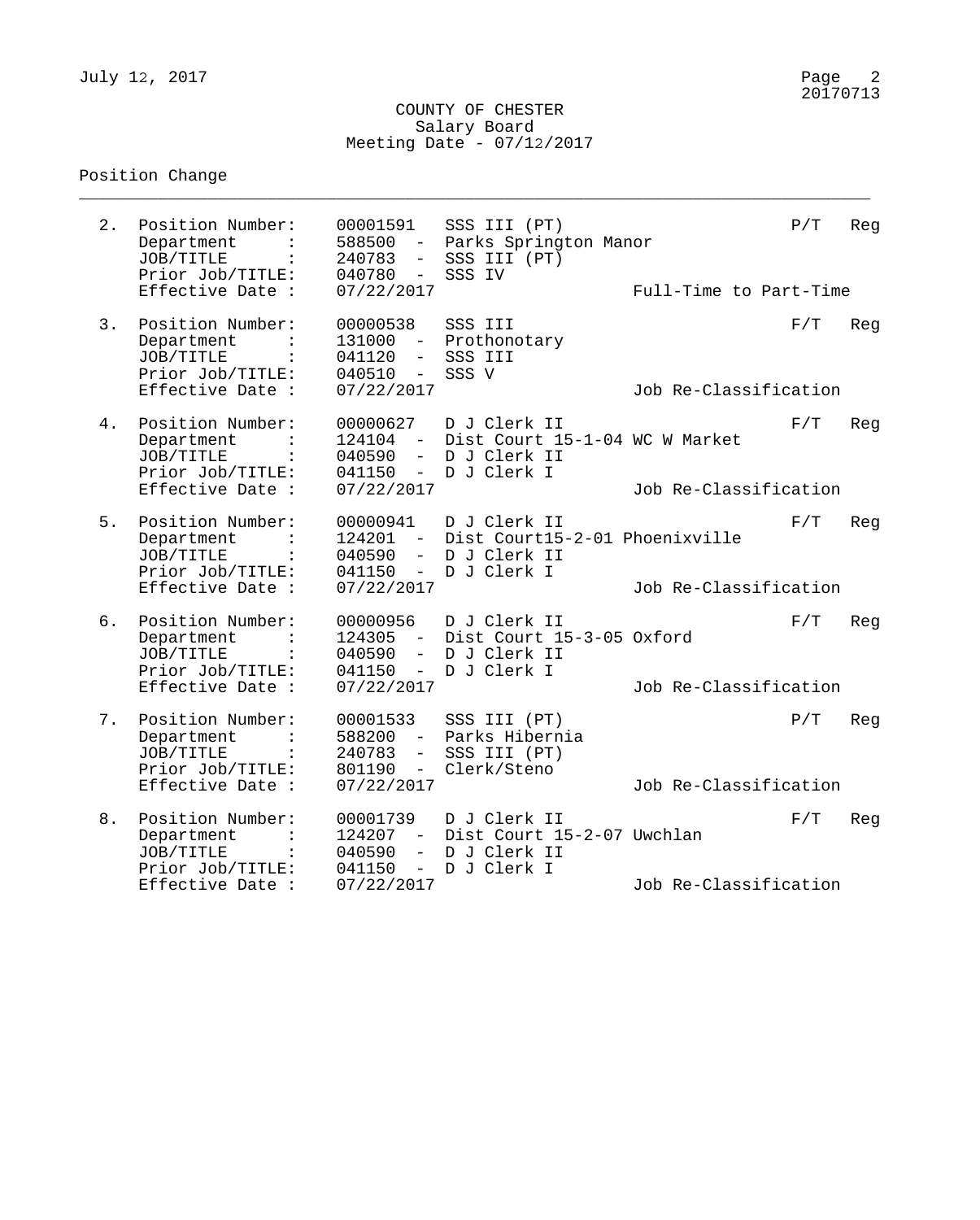### COUNTY OF CHESTER Salary Board Meeting Date - 07/12/2017

\_\_\_\_\_\_\_\_\_\_\_\_\_\_\_\_\_\_\_\_\_\_\_\_\_\_\_\_\_\_\_\_\_\_\_\_\_\_\_\_\_\_\_\_\_\_\_\_\_\_\_\_\_\_\_\_\_\_\_\_\_\_\_\_\_\_\_\_\_\_\_\_\_\_\_\_\_\_\_\_

# Position Change

| 9.  | Position Number:<br>Department<br>JOB/TITLE<br>Prior Job/TITLE:<br>Effective Date :                   | 00001868<br>588300<br>$\sim$<br>240783<br>$ \,$<br>801190<br>$\sim$<br>07/22/2017                | SSS III (PT)<br>Parks Nottingham<br>SSS III (PT)<br>Clerk/Steno                                       | Job Re-Classification | P/T | Reg |
|-----|-------------------------------------------------------------------------------------------------------|--------------------------------------------------------------------------------------------------|-------------------------------------------------------------------------------------------------------|-----------------------|-----|-----|
| 10. | Position Number:<br>Department<br>JOB/TITLE<br>Prior Job/TITLE:<br>Effective Date :                   | 00001876<br>461210<br>041646<br>$ \,$<br>041330<br>$-$<br>07/22/2017                             | Resident Services Technician<br>Pocopson Nursing Care<br>Resident Services Technician<br>Unit Clerk   | Job Re-Classification | F/T | Reg |
| 11. | Position Number:<br>Department<br>JOB/TITLE<br>Prior Job/TITLE:<br>Effective Date :                   | 00002014<br>085100<br>$ \,$<br>020121<br>$-$<br>030095<br>$ \,$<br>07/22/2017                    | Planner IV<br>Planning<br>Planner IV<br>Planner III                                                   | Job Re-Classification | F/T | Reg |
| 12. | Position Number:<br>Department<br>JOB/TITLE<br>Prior Job/TITLE:<br>Effective Date :                   | 00002337<br>085100<br>$\sim$ $-$<br>030790<br>$-$<br>040157<br>$ \,$<br>07/22/2017               | Planner I<br>Planning<br>Planner I<br>Graphic Arts Spclst II                                          | Job Re-Classification | F/T | Reg |
| 13. | Position Number:<br>Department<br>JOB/TITLE<br>Prior Job/TITLE:<br>Effective Date :                   | 00002538<br>124401<br>$\sim$<br>040590<br>$-$<br>041150<br>$ \,$<br>07/22/2017                   | D J Clerk II<br>Dist Court 15-4-01 Paoli<br>D J Clerk II<br>D J Clerk I                               | Job Re-Classification | F/T | Reg |
| 14. | Position Number:<br>Department<br>JOB/TITLE<br>Prior Job/TITLE:<br>Effective Date :                   | 00003693<br>030000<br>$-$<br>041107<br>$\overline{\phantom{0}}$<br>041107<br>$ \,$<br>07/22/2017 | Voting Machine Technician<br>Voter Services<br>Voting Machine Technician<br>Voting Machine Technician | Job Re-Classification | F/T | Reg |
| 15. | Position Number:<br>Department<br>JOB/TITLE<br>$\ddot{\cdot}$<br>Prior Job/TITLE:<br>Effective Date : | 00003804<br>588400<br>$ \,$<br>240783<br>$-$<br>801190<br>$ \,$<br>07/22/2017                    | SSS III (PT)<br>Parks Warwick<br>SSS III (PT)<br>Clerk/Steno                                          | Job Re-Classification | P/T | Reg |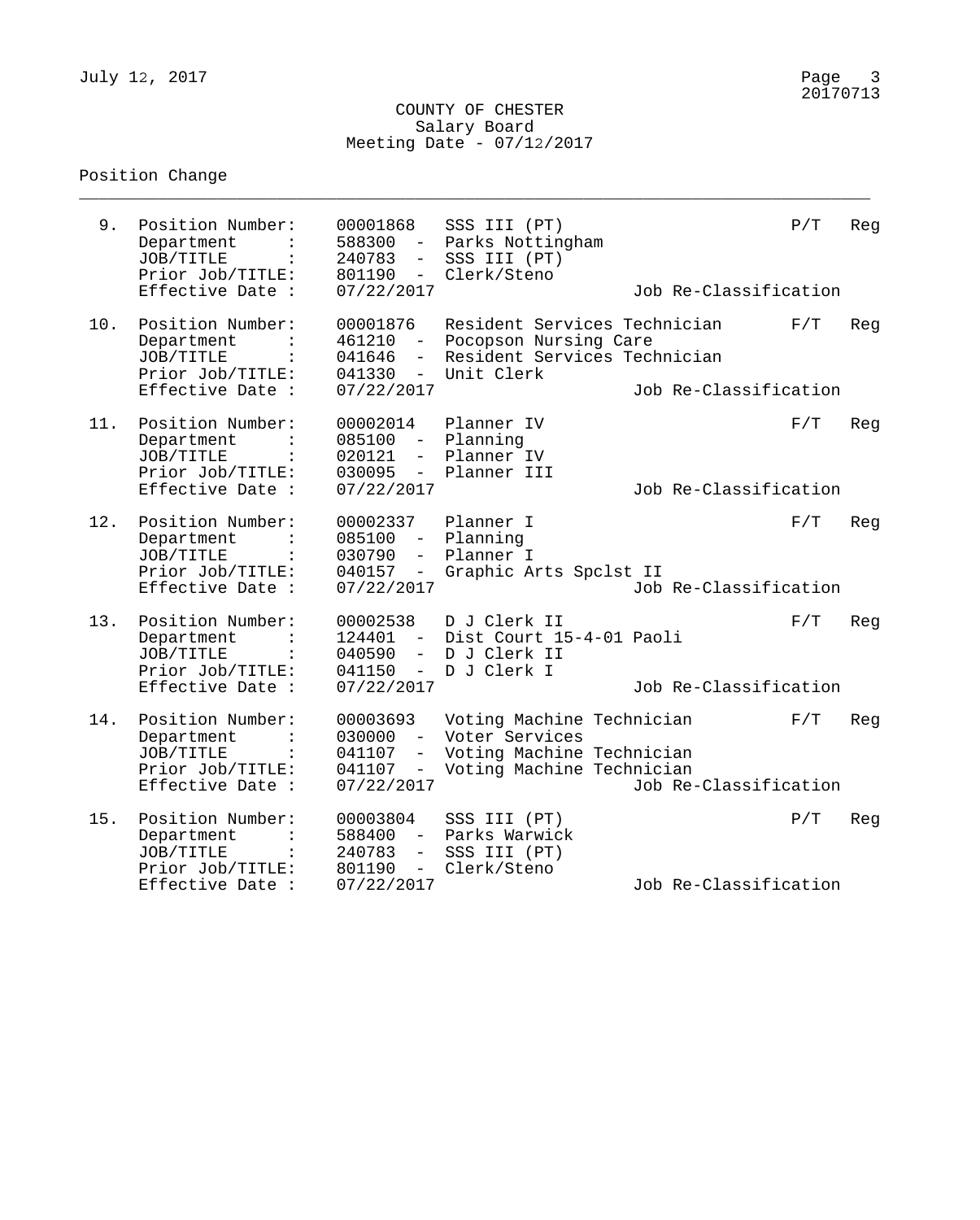July 12, 2017

### COUNTY OF CHESTER Salary Board Meeting Date - 07/12/2017

\_\_\_\_\_\_\_\_\_\_\_\_\_\_\_\_\_\_\_\_\_\_\_\_\_\_\_\_\_\_\_\_\_\_\_\_\_\_\_\_\_\_\_\_\_\_\_\_\_\_\_\_\_\_\_\_\_\_\_\_\_\_\_\_\_\_\_\_\_\_\_\_\_\_\_\_\_\_\_\_

# Position Change

| 16. | Position Number:<br>Department<br>JOB/TITLE :<br>Prior Job/TITLE:<br>Effective Date :                 | 00003814<br>588300 -<br>240783 -<br>801190<br>$\sim$<br>07/22/2017                             | SSS III (PT)<br>Parks Nottingham<br>SSS III (PT)<br>Clerk/Steno | P/T<br>Job Re-Classification | Reg |
|-----|-------------------------------------------------------------------------------------------------------|------------------------------------------------------------------------------------------------|-----------------------------------------------------------------|------------------------------|-----|
| 17. | Position Number:<br>Department<br>JOB/TITLE<br>Prior Job/TITLE:<br>Effective Date :                   | 00003815<br>588300<br>$ \,$<br>$240783 -$<br>801190<br>$\sim$<br>07/22/2017                    | SSS III (PT)<br>Parks Nottingham<br>SSS III (PT)<br>Clerk/Steno | P/T<br>Job Re-Classification | Reg |
| 18. | Position Number:<br>Department<br>JOB/TITLE<br>Prior Job/TITLE:<br>Effective Date :                   | 00004012<br>588200 -<br>$240783 -$<br>801190<br>$\sim$<br>07/22/2017                           | SSS III (PT)<br>Parks Hibernia<br>SSS III (PT)<br>Clerk/Steno   | P/T<br>Job Re-Classification | Reg |
| 19. | Position Number:<br>Department<br>$\ddot{\cdot}$<br>JOB/TITLE<br>Prior Job/TITLE:<br>Effective Date : | 00004013<br>588400<br>$\overline{\phantom{m}}$<br>$240783 -$<br>801190<br>$\sim$<br>07/22/2017 | SSS III (PT)<br>Parks Warwick<br>SSS III (PT)<br>Clerk/Steno    | P/T<br>Job Re-Classification | Reg |